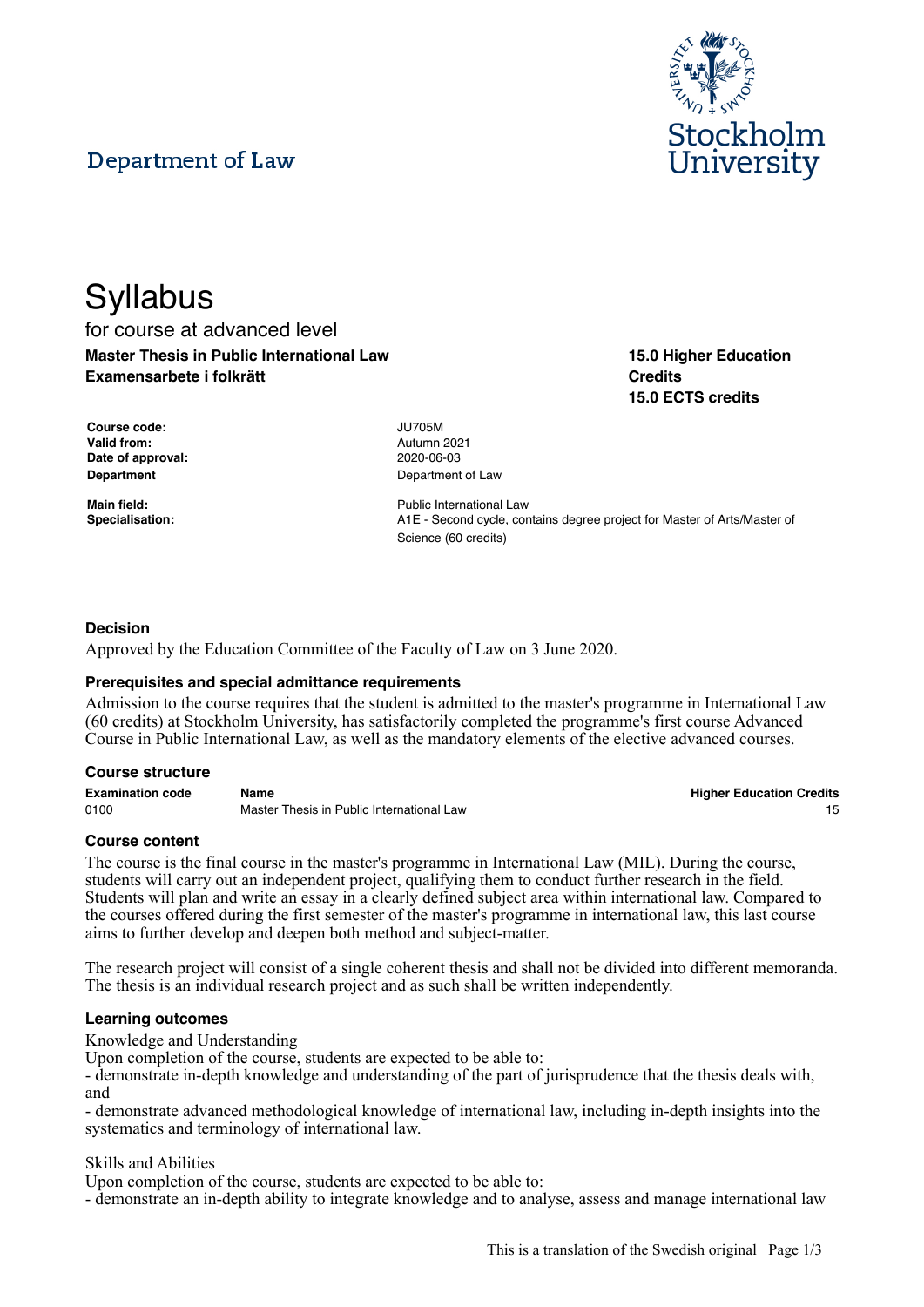issues even with limited information,

- demonstrate the ability to independently identify and formulate questions as well as plan and use appropriate methods to carry out detailed assignments within specified time frames,

- demonstrate the ability to clearly report and discuss one's own conclusions and the knowledge and arguments that form the basis for these conclusions, both orally and in writing, and

- demonstrate the skills necessary to participate in research and development work, or to work independently in other professional areas.

Judgement and Approach

Upon completion of the course, students are expected to be able to:

- demonstrate an in-depth ability to make assessments in internation law with respect to relevant scientific, social and ethical aspects, as well as demonstrate awareness of ethical aspects of international law research and development work,

- demonstrate an understanding of the opportunities and limits of scientific knowledge, its role in society, and people's responsibility for how it is used, and

- demonstrate the ability to identify their need for additional knowledge and to take responsibility for additional scholarly development.

# **Education**

Instruction is given in the form of seminars, lectures and thesis supervision. The thematic focus of the thesis, as well as the relevant supervisor, are decided upon during the previous elective specialisation course.

The lectures in the course focus on the choice of methods and analytical approaches within international law. The seminar series cover practical aspects of academic writing (with examples from the students' own essays), including the formulation of research questions and delimitation of subject-matter. Students receive feedback both individually and during seminar discussions.

The lectures aim to give students in-depth knowledge in legal theory and methodology, as well as guidance in different theories and methods within legal sciences and related, e.g. comparative legal sociology and legal economics methods. During the seminar series, students are given the opportunity to, in groups, discuss important practical aspects of the thesis, such as identifying and formulating research issues, delimiting subject-matter and choosing appropriate methodological approaches. The seminar series is dedicated to developing and presenting legal argumentation as well as scientific writing and formulation techniques, including citation techniques, appropriate ways to use and refer to source material and other formal requirements.

Individual supervision means, among other, that students will receive feedback on their thesis draft. In the course, students also carry out a critical peer-review of another student's thesis.

Participation in both teaching and peer-review is mandatory. In the case of a lawful excuse, the course director may grant exemptions. In such a case, the student shall be responsible for completing an additional assignment. Exemption from attendance at the examination and peer-review seminar will not granted.

The language of instruction is English.

# **Forms of examination**

Examination is carried out when students present and defend their thesis at an examination seminar. The final grade in the course is based on the thesis. The peer-review is only graded with either Pass (G) or Fail (U).

The examiner for each thesis is appointed by the head of department. The examiner also acts as moderator during the thesis seminar. Supervisors cannot be examiners.

Grading criteria are specified in the course description. Basic assessment criteria:

1. Ability to identify, formulate and critically analyse issues

- 2. Factual knowledge and insight into the subject
- 3. Presentation systematic, clear and logical outline, focus on central problems
- 4. Familiarity with and ability to use relevant material

5. Ability to describe chosen method or methods Relevance of chosen method or methods Consistent use of chosen method or methods

- 6. Independence
- 7. Consideration of societal, scientific and international aspects of the chosen issue
- 8. Substantiated conclusions with an in-depth discussion in the subject area
- 9. Scientific acribia, i.e. accuracy and precision in the account of references and sources
- 10. Clear, correct and concise language, proper use of terminology
- 11. Ability to respond to constructive criticism